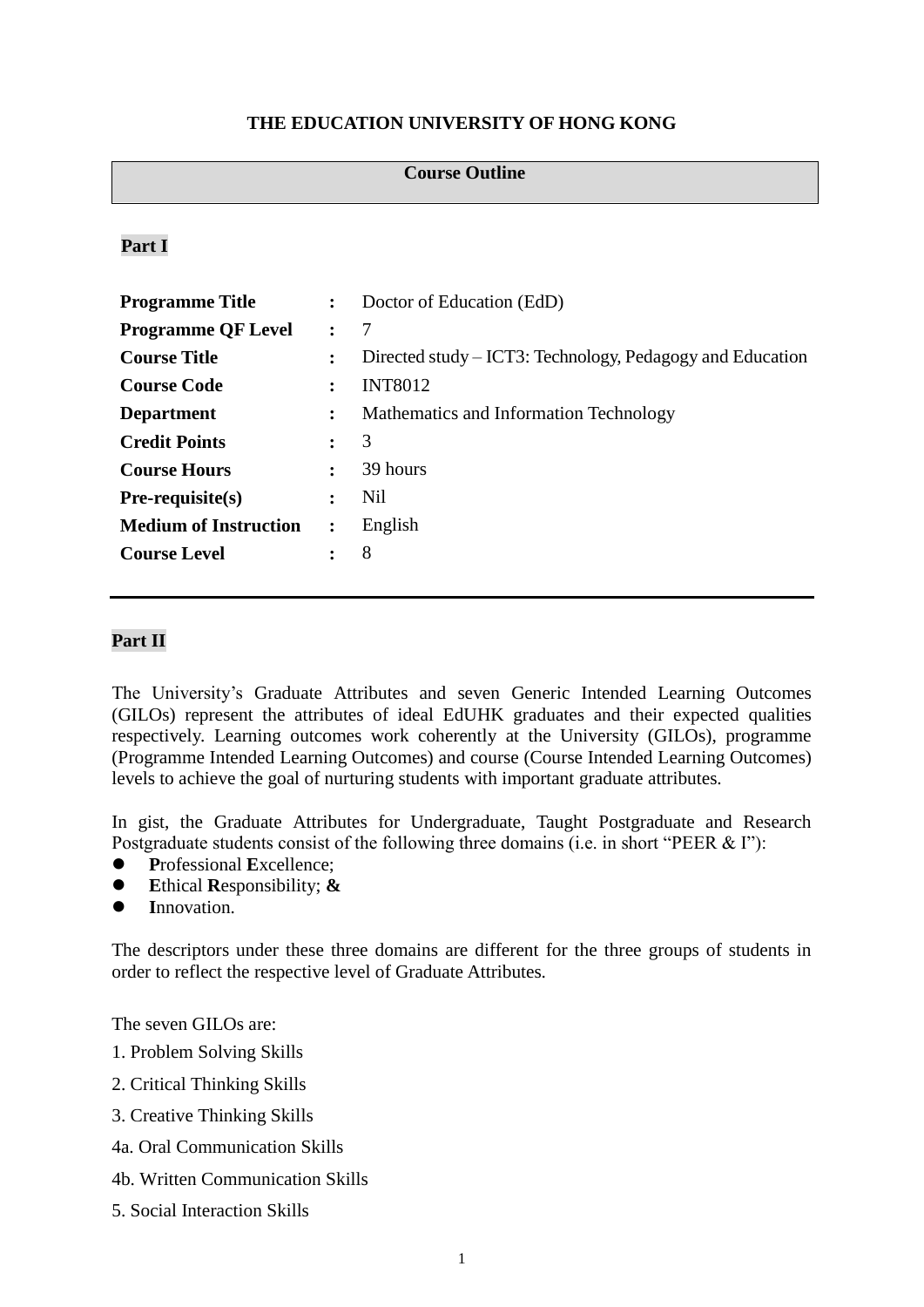# 6. Ethical Decision Making

# 7. Global Perspectives

## **1. Course Synopsis**

The rapid development of technology has been profoundly changing the delivery of school education throughout the recent decade. This course aims to equip candidates with an understanding of the symbiotic relationship among technology, pedagogy and quality education in the twenty-first century. This course targets at introducing the theoretical knowledge of and practical skills at contemporary technology mediated pedagogies for quality education, stimulating reflection on the strengths and weaknesses of current practices in the pedagogical use of technology in school education, and providing insights into the future use of technology for the delivery of quality education in the twenty-first century.

# **2. Course Intended Learning Outcomes** (CILOs)

*Upon completion of this course, participants will be able to:*

- $C I L O<sub>1</sub>$  realize the potential of the use of technology to enhance the quality of school education in the twenty-first century;
- $C I L O<sub>2</sub>$  discern the patterns of change in school education in response to the emerging digital world;
- CILO<sup>3</sup> identify the commonly-used technologies and practices in the contemporary technology mediated pedagogies for the delivery of quality education;
- CILO<sup>4</sup> synthesize theoretical frameworks for the contemporary technology mediated pedagogies, such as the Technological Pedagogical Content Knowledge (TPCK) framework
- $\text{CILO}_5$  reflect on the areas of underachievement in the pedagogical use of technology in school education;
- $CILO<sub>6</sub>$  explore the strategies for advancement in the pedagogical integration of technology for enhancing quality of school education in the twenty-first century.

| <b>Course Content</b>                                    | <b>CILOs</b> | <b>Suggested Teaching &amp;</b> |
|----------------------------------------------------------|--------------|---------------------------------|
|                                                          |              | <b>Learning Activities</b>      |
| Pedagogical value of technology in school $ CIIO_{1,2} $ |              | Lecture, Lecturer-led           |
| education in the twenty-first century                    |              | Q&A, Cooperative                |
|                                                          |              | Group Work                      |

# **3. Content, CILOs and Teaching & Learning Activities**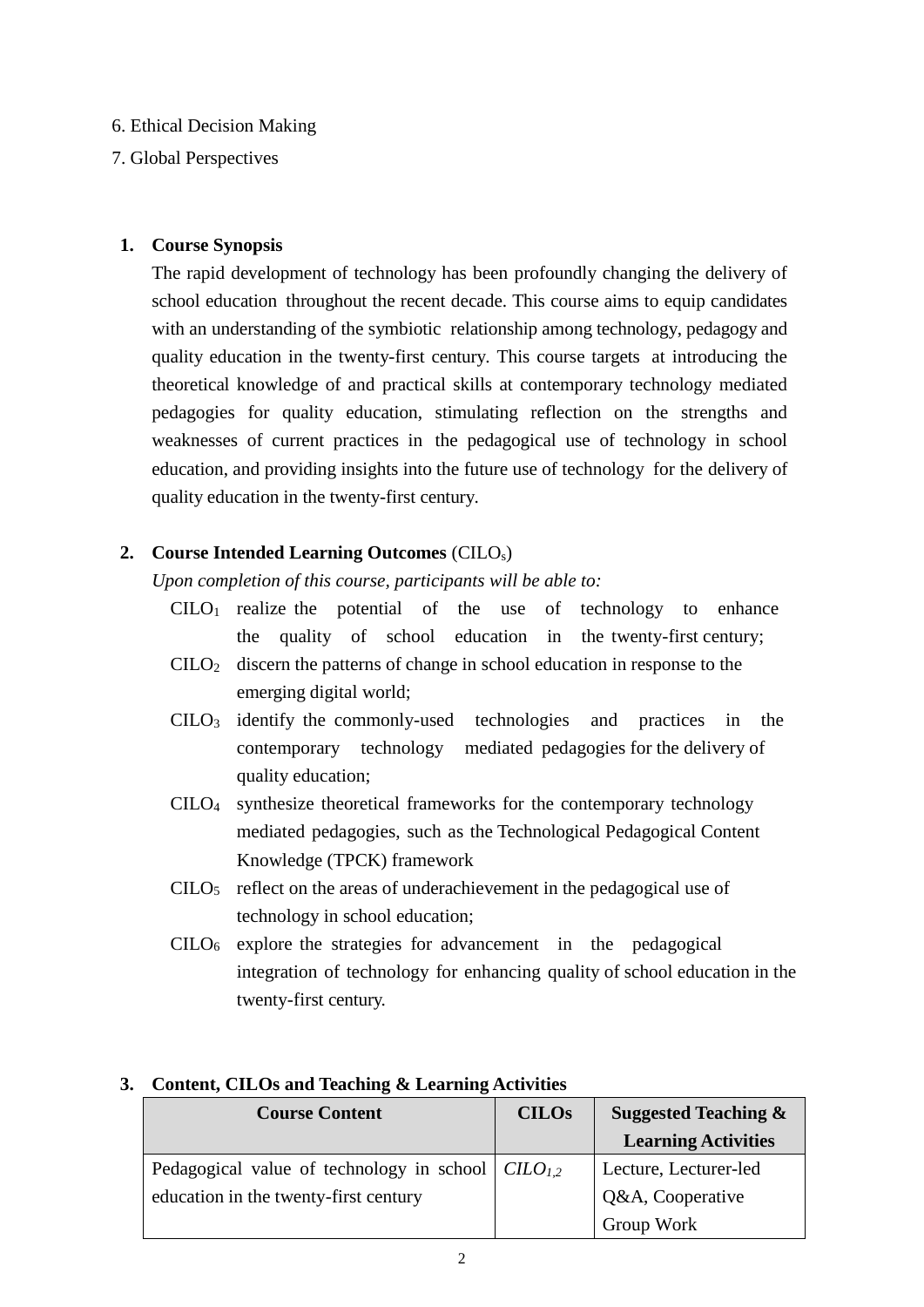| Status quo of pedagogical use of technology | $C$               | Lecture, Lecturer-led  |
|---------------------------------------------|-------------------|------------------------|
| in school education                         |                   | Q&A                    |
| Theoretical introduction in contemporary    | $C$               | Lecture, Lecturer-led  |
| technology mediated pedagogies for the      |                   | Q&A                    |
| delivery of quality education               |                   |                        |
| Expanding models of instruction, from the   | C <sub>4.5</sub>  | <b>Guided Research</b> |
| global contexts, in school education in     |                   | <b>Activities</b>      |
| response to the emerging digital world      |                   |                        |
| Future trend in the pedagogical integration | CILO <sub>6</sub> | <b>Guided Research</b> |
| of technology towards quality education in  |                   | <b>Activities</b>      |
| response to the emerging digital world      |                   |                        |

### **4. Assessment**

| <b>Assessment Tasks</b>                                 | Weighting | <b>CILO</b>                 |
|---------------------------------------------------------|-----------|-----------------------------|
|                                                         | $(\%)$    |                             |
| Based upon literature review, candidates write an essay | 100%      | CILO <sub>1,2,3,4,5,6</sub> |
| on a critical analysis of the appropriate use of        |           |                             |
| technology mediated pedagogy for delivering quality     |           |                             |
| education (4000-5000 words)                             |           |                             |

### **5. Required Text(s)**

Nil

### **6. Recommended Readings**

Barron,A. E., Ivers, K. S., Lilavois, N., & Wells, J. A. (2006). *Technologies for*

*education: a practical guide (5th ed.)*. Westport, CT: Libraries Unlimited.

- Bell,A. (2007). *Handheld computers in schools and media centers*. Worthington, OH: Linworth Pub., Inc.
- Bitter, G. G., & Legacy, J. M. (2008). *Using technology in the classroom (7th ed.)*. Boston, MA: Pearson/Allyn and Bacon Publishers.
- Bonk, C. J., & Graham, C. R. (Eds.). *Handbook of blended learning: global perspectives, local designs*. San Francisco, CA: Pfeiffer Publishing.
- Bray, M. (2004). *Technology and the diverse learner: a guide to classroom practice*. Thousand Oaks, CA: Corwin Press.
- Debevec, K., Shih, M. Y., & Kashyap, V. (2006). Learning strategies and performance in a technology integrated classroom. *Journal of Research on Technology in Education*, *38*(3), 293-307.
- Fischer, F., Kollar, I., Mandl, H., & Haake, J. M. (2007). *Scripting computer-supported collaborative learning: cognitive, computational and educational perspectives*. New York: Springer. Jewitt, C. (2006). *Technology, literacy and learning: a multimodal approach.* London: Routledge.
- Knight, C., Knight, B.A., & Teghe, D. (2006). Releasing the pedagogical power of information and communication technology for learners: a case study. *International Journal of Education and Development using Information and Communication Technology, 2*(2), 27-34.